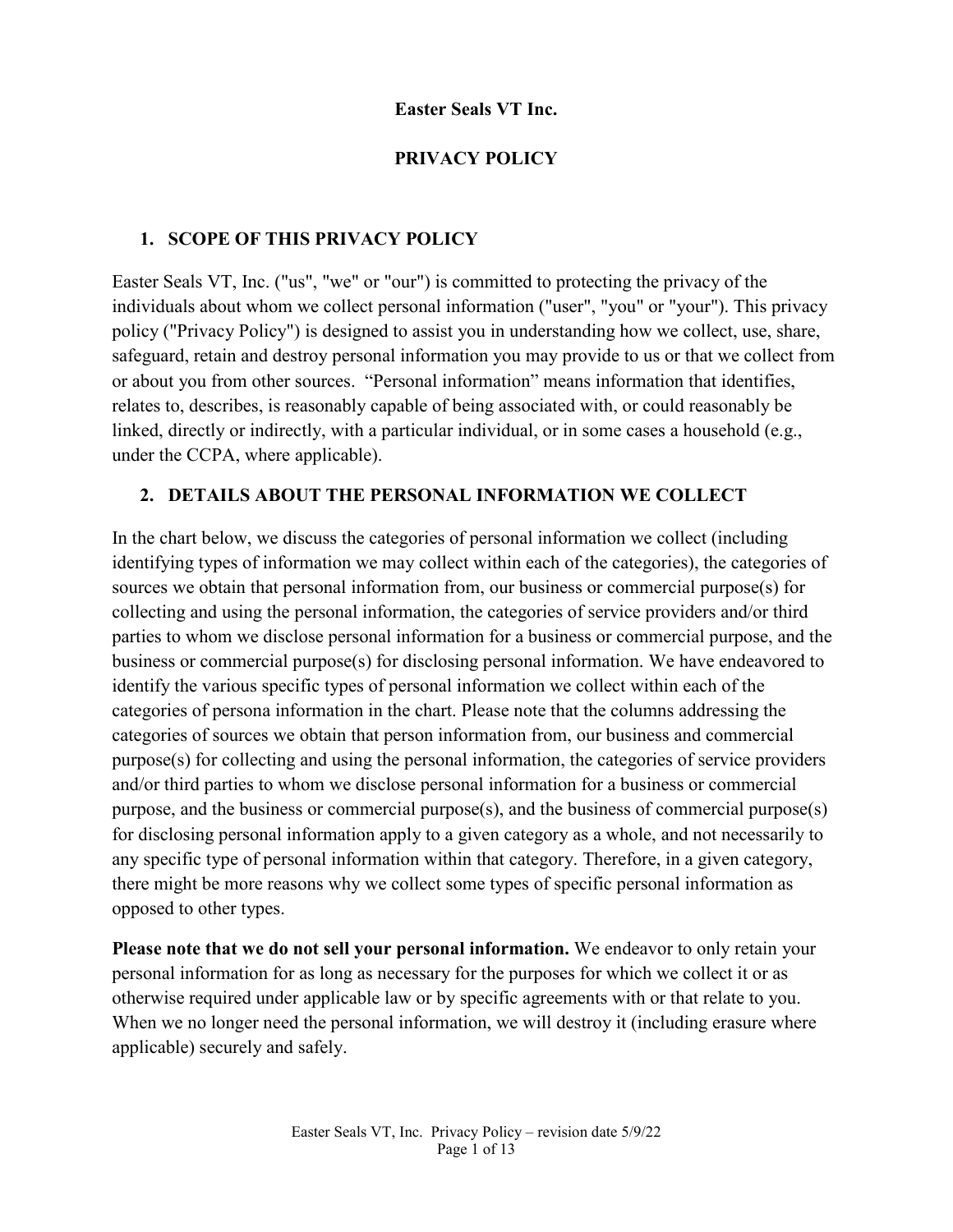In Section 3 below, we provide more detail about information collected through online technologies, including a discussion about cookies and any other similar technologies that we and/or our service providers may use with regard to collecting personal information.

| <b>Categories of personal</b><br>information collected<br>about individuals                                                                                                                                                                                                              | <b>Categories of</b><br>sources from which<br>the personal<br>information is<br>collected (including<br>directly from the<br>individuals)                                                                                                                                                                                                                                                         | <b>Business or</b><br>commercial<br>purpose(s) for<br>collecting and<br>using the<br>personal<br>information                                                                                                                                                                                                                                                                                                                                               | <b>Categories of service</b><br>providers and/or<br>third parties to whom<br>we disclose personal<br>information for a<br>business or<br>commercial purpose                                                                                                                                                                                        | <b>Business or</b><br>commercial<br>purpose(s) for<br>disclosing<br>personal<br>information                                                                                                                                                                                                           |
|------------------------------------------------------------------------------------------------------------------------------------------------------------------------------------------------------------------------------------------------------------------------------------------|---------------------------------------------------------------------------------------------------------------------------------------------------------------------------------------------------------------------------------------------------------------------------------------------------------------------------------------------------------------------------------------------------|------------------------------------------------------------------------------------------------------------------------------------------------------------------------------------------------------------------------------------------------------------------------------------------------------------------------------------------------------------------------------------------------------------------------------------------------------------|----------------------------------------------------------------------------------------------------------------------------------------------------------------------------------------------------------------------------------------------------------------------------------------------------------------------------------------------------|-------------------------------------------------------------------------------------------------------------------------------------------------------------------------------------------------------------------------------------------------------------------------------------------------------|
| (A) Identifiers, such as:<br>Legal Name<br>Alias<br><b>Physical Address</b><br><b>Mailing Address</b><br><b>Telephone Numbers</b><br><b>Email Addresses</b><br>Social Security Number<br>Driver's License/State ID<br>#/Permit Information<br>Date of Birth<br>Internet Protocol address | Individual directly<br>and/or individual<br>family members or<br>authorized<br>representatives<br>Government<br>authorities,<br>institutions, agencies<br>and third-party<br>school districts<br>On-line employment<br>services providers<br>On-line and social<br>networking<br>advertising providers<br>Employment<br>screening services<br>Third party<br>healthcare providers<br>and insurers | To enable<br>correspondence<br>with you, a family<br>member or an<br>authorized<br>representative<br>To provide<br>services to you or<br>a family member<br>To receive or<br>solicit donations<br>For payment<br>purposes<br>To send<br>newsletters and<br>other publications<br>For marketing,<br>business<br>development, and<br>advertising<br>For entering into<br>and carrying out<br>employment,<br>volunteerism, and<br>internship<br>relationships | Government<br>authorities, institutions,<br>agencies and third-<br>party school districts<br>Web hosting and other<br>applications service<br>providers<br>On-line employment<br>service providers<br><b>Employment</b> screening<br>services<br>Third party healthcare<br>providers and insurers<br>Third party billing and<br>payment processors | To enable<br>correspondence<br>with you, a<br>family member<br>or an authorized<br>representative<br>To provide<br>services to you<br>or a family<br>member<br>For payment<br>services<br>For entering<br>into and<br>carrying out<br>employment,<br>volunteerism,<br>and internship<br>relationships |
| $(IP Address) - see$<br>category F                                                                                                                                                                                                                                                       | see category $F$                                                                                                                                                                                                                                                                                                                                                                                  | see category F                                                                                                                                                                                                                                                                                                                                                                                                                                             | see category F                                                                                                                                                                                                                                                                                                                                     | see category F                                                                                                                                                                                                                                                                                        |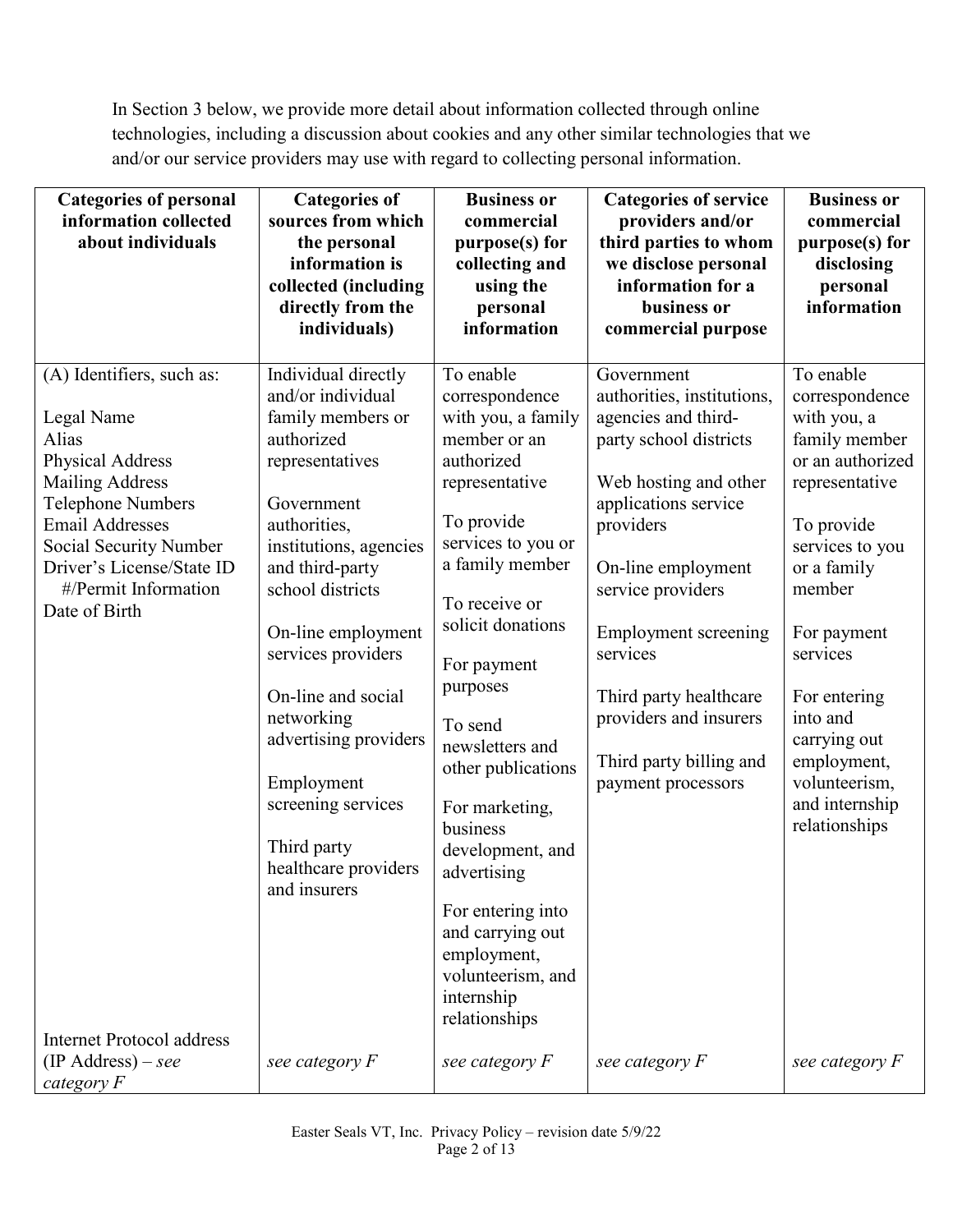| (B) Any categories of          | Individual directly    | To enable           | Government                  | To enable        |
|--------------------------------|------------------------|---------------------|-----------------------------|------------------|
| personal information           | and/or individual      | correspondence      | authorities, institutions,  | correspondence   |
| concerning customer            | family members or      | with you, a family  | agencies and third-         | with you, a      |
| records, such as:              | authorized             | member or an        | party school districts      | family member    |
|                                | representatives        | authorized          |                             | or an authorized |
| Legal Name                     |                        | representative      | Web hosting and other       | representative   |
| Alias                          | Government             |                     | applications service        |                  |
| Signature                      | authorities,           | To provide          | providers                   | To provide       |
| <b>Physical Address</b>        | institutions, agencies | services to you or  |                             | services to you  |
| <b>Mailing Address</b>         | and third-party        | a family member     | On-line employment          | or a family      |
| <b>Telephone Numbers</b>       | school districts       |                     | service providers           | member           |
| <b>Email Address</b>           |                        | To receive or       |                             |                  |
| Social Security Number         | On-line employment     | solicit donations   | Employment screening        | For payment      |
| Driver's License/State ID #    | services providers     |                     | services                    | services         |
| Date of Birth                  |                        | To send             |                             |                  |
| Payment Information            | Employment             | newsletters and     | Third party healthcare      |                  |
| (Bank Account/Credit           | screening services     | other publications  | providers and insurers      |                  |
| and or Debit Card)             |                        |                     |                             |                  |
| Personal Account/Expense       | On-line and social     | For marketing,      | Third party billing and     |                  |
| Information                    | networking             | business            | payment processors          |                  |
| <b>Billing Information</b>     | advertising providers  | development, and    |                             |                  |
| Health Insurance               |                        | advertising         |                             |                  |
| Information                    | Third party            |                     |                             |                  |
| Medicaid/Medicare (UID)        | healthcare providers   | For payment         |                             |                  |
| Information                    | and insurers           | purposes            |                             |                  |
| Medical and Mental Health      |                        |                     |                             |                  |
| Information                    |                        | For entering into   |                             |                  |
| <b>Criminal Records</b>        |                        | and carrying out    |                             |                  |
| <b>Education History</b>       |                        | employment,         |                             |                  |
| <b>Employment History</b>      |                        | volunteerism, and   |                             |                  |
| <b>Family Services</b>         |                        | internship          |                             |                  |
| Vehicle Information            |                        | relationships       |                             |                  |
| Military History               |                        |                     |                             |                  |
|                                |                        |                     |                             |                  |
| (C) Characteristics of         | Individual directly    | To provide services | Government                  | To provide       |
| protected classifications      | and/or individual      | to you or a family  | authorities, institutions,  | services to you  |
| under applicable law (that     | family members or      | member              | agencies and third-         | or a family      |
| is, particular characteristics | authorized             |                     | party school districts      | member           |
| shared by groups of people     | representatives        | For marketing,      |                             |                  |
| that result in special         |                        | business            | Web hosting and other       | To provide       |
| protection under the           | Government             | development, and    | applications service        | leave and        |
| applicable law, such as:       | authorities,           | advertising         | providers                   | benefit          |
|                                | institutions,          |                     |                             | assistance       |
| Age                            | agencies and third-    | For payment         | <b>Employment screening</b> |                  |
| Race/Color                     | party school           | purposes            | services                    | For payment      |
|                                | districts              |                     |                             | services         |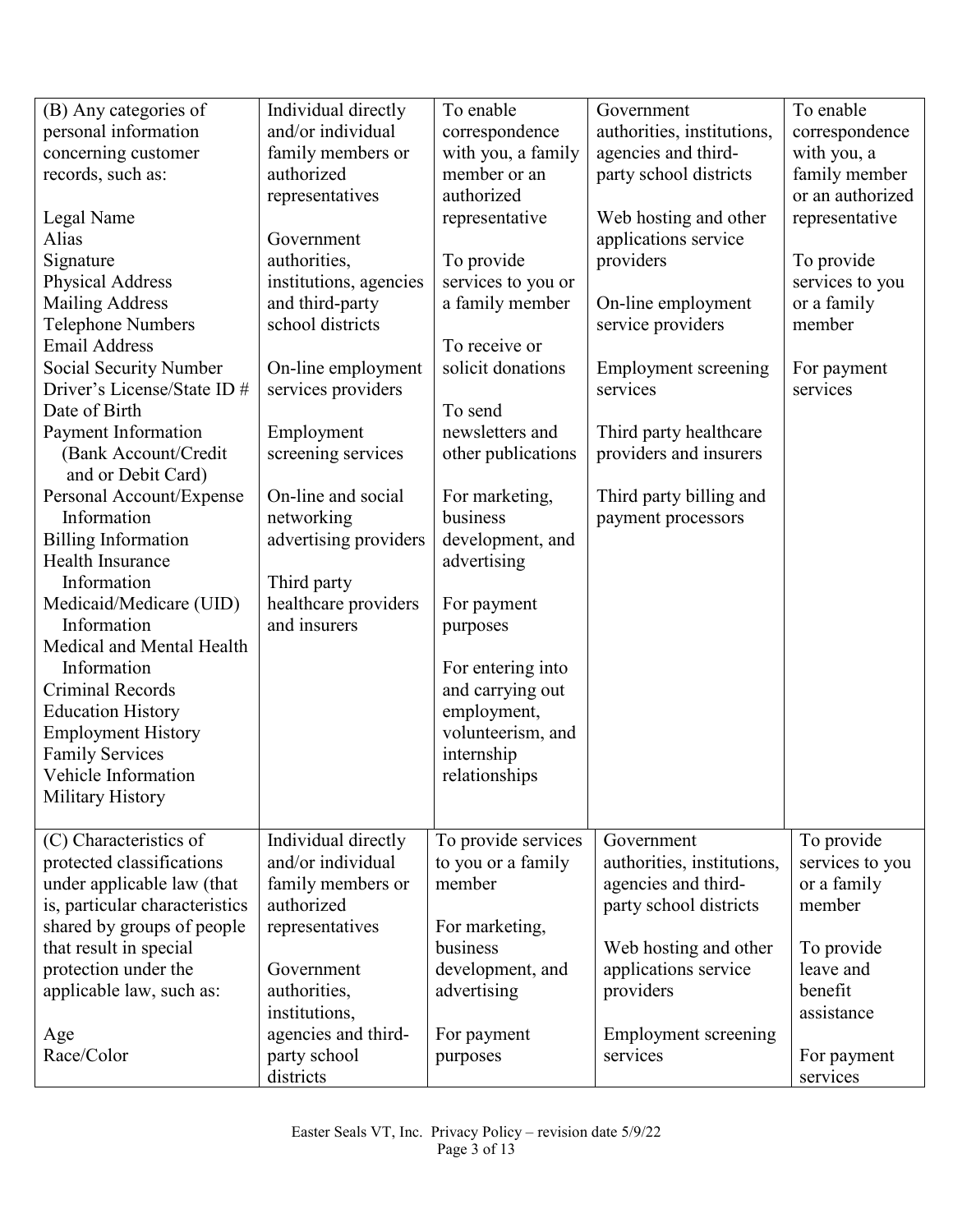| Religion                    |                     | For reporting to     | Third party healthcare |                    |
|-----------------------------|---------------------|----------------------|------------------------|--------------------|
| National Origin             | On-line             | government and       | providers and insurers |                    |
| Guardianship                | employment          | third-party agencies |                        |                    |
| Dates of Custody (DCF)      | services providers  |                      | Third party billing    |                    |
| <b>Adoption Records</b>     |                     |                      | processors             |                    |
| Sex/Gender (including       | On-line and social  |                      |                        |                    |
| pregnancy)                  | networking          |                      |                        |                    |
| <b>Criminal Records</b>     | advertising         |                      |                        |                    |
| <b>Sexual Orientation</b>   | providers           |                      |                        |                    |
| Housing status              |                     |                      |                        |                    |
| <b>Marital Status</b>       | Employment          |                      |                        |                    |
| Family Status (including    | screening services  |                      |                        |                    |
| parenting)                  |                     |                      |                        |                    |
| Medical and Mental Health   | Third party         |                      |                        |                    |
| Accommodations              | healthcare          |                      |                        |                    |
| Medical and Mental Health   | providers and       |                      |                        |                    |
| Diagnoses                   | insurers            |                      |                        |                    |
| Citizenship                 |                     |                      |                        |                    |
| Mental Health               |                     |                      |                        |                    |
| Military/Veteran Status     |                     |                      |                        |                    |
| <b>Federally Recognized</b> |                     |                      |                        |                    |
| Tribe                       |                     |                      |                        |                    |
|                             |                     |                      |                        |                    |
| (D) Commercial              | Individual directly | To provide services  | Government             | To provide         |
| information, such as:       | and/or individual   | to you or a family   | authorities,           | services to you or |
|                             | family members or   | member               | institutions, agencies | a family member,   |
| Records of Services         | authorized          |                      | and third-party        | or marketing       |
| Obtained                    | representatives     | For marketing,       | school districts       |                    |
|                             |                     | business             |                        | For payment        |
|                             | Government          | development, and     | Third party            | services           |
|                             | authorities,        | advertising          | healthcare providers   |                    |
|                             | institutions,       |                      | and insurers           |                    |
|                             | agencies and third- | For payment          |                        |                    |
|                             | party school        | purposes             | Third party billing    |                    |
|                             | districts           |                      | processors             |                    |
|                             |                     | For reporting to     |                        |                    |
|                             | Third party         | government and       |                        |                    |
|                             | healthcare          | third-party agencies |                        |                    |
|                             | providers and       |                      |                        |                    |
|                             | insurers            |                      |                        |                    |
|                             |                     |                      |                        |                    |
| (E) Biometric information,  | Individual directly | To enable            | Government             | To enable          |
| such as:                    | or authorized       | correspondence with  | authorities,           | correspondence     |
|                             | representatives     | you, a family        | institutions, agencies | with you or a      |
| Signature                   |                     | member or            | and third-party school | family member      |
| Sleep, Health or Other      |                     |                      |                        |                    |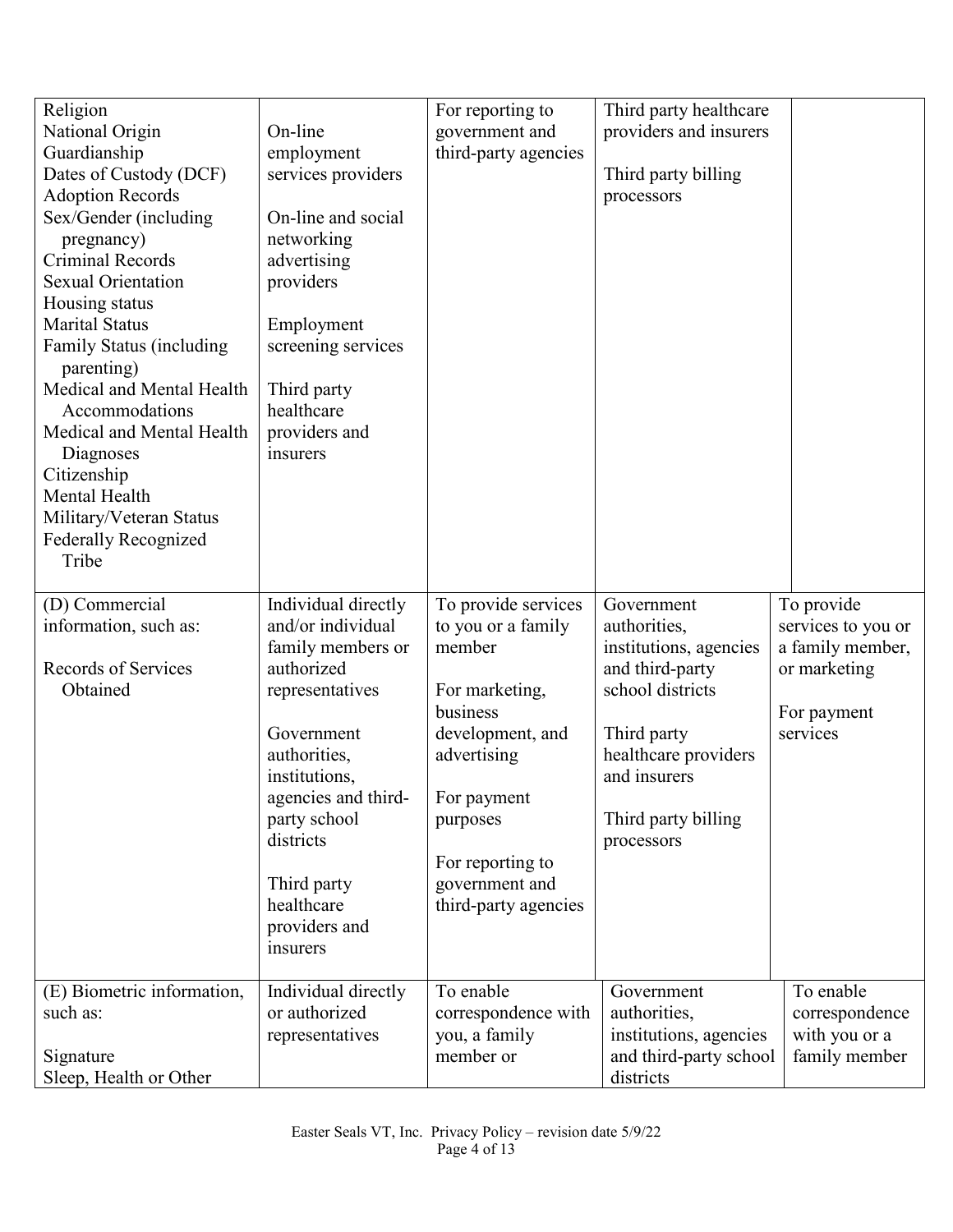| <b>Exercise</b> Data        | Third party                           | authorized                               |                         | For               |
|-----------------------------|---------------------------------------|------------------------------------------|-------------------------|-------------------|
| <b>Body Temperature</b>     | healthcare                            | representative                           | Third party             | coordination of   |
|                             | providers and                         |                                          | healthcare providers    | care              |
|                             | insurers                              | For coordination of                      | and insurers            |                   |
|                             |                                       | care                                     |                         | For entering      |
|                             |                                       |                                          | Third party payment     | into and          |
|                             |                                       | For payment                              | processors              | carrying out      |
|                             |                                       | purposes                                 |                         | employment,       |
|                             |                                       |                                          | Employment service      | volunteerism,     |
|                             |                                       | For entering into and                    | providers               | and internship    |
|                             |                                       | carrying out                             |                         | relationships     |
|                             |                                       | employment,                              | Employment              |                   |
|                             |                                       | volunteerism, and                        | screening services      | For payment       |
|                             |                                       | internship<br>relationships              |                         | services          |
|                             |                                       |                                          |                         | Evaluation        |
|                             |                                       | For marketing,                           |                         | and/or            |
|                             |                                       | business                                 |                         | relocation of     |
|                             |                                       | development, and                         |                         | services          |
|                             |                                       | advertising                              |                         |                   |
|                             |                                       |                                          |                         |                   |
|                             |                                       | For health and                           |                         |                   |
|                             |                                       | wellness benefits                        |                         |                   |
|                             |                                       |                                          |                         |                   |
|                             |                                       | For the overall                          |                         |                   |
|                             |                                       | health and safety of                     |                         |                   |
|                             |                                       | our staff, clients and                   |                         |                   |
|                             |                                       | visitors                                 |                         |                   |
|                             |                                       |                                          |                         |                   |
|                             |                                       | For reporting to                         |                         |                   |
|                             |                                       | government and                           |                         |                   |
|                             |                                       | third-party agencies                     |                         |                   |
| (F) Internet or other       | Direct contact from                   | For security reasons                     | Web hosting provider    | For web hosting   |
| electronic network activity | individuals                           |                                          |                         | For assistance    |
| information, such as:       | accessing our web<br>platform through | For legal purposes<br>and/or performance |                         | with web site     |
| IP Addresses                | internet activity                     | information                              |                         | and computer      |
| Log Data                    |                                       |                                          |                         | systems security  |
| Social Media Activity       |                                       |                                          |                         |                   |
|                             |                                       |                                          |                         |                   |
| E-mail addresses $-$ see    | $E$ -mail addresses $-$               | $E$ -mail addresses $-$                  | $E$ -mail addresses $-$ | E-mail            |
| categories A and B          | see categories A                      | see categories A and                     | see categories A and    | $addresses - see$ |
|                             | and $B$                               | $\boldsymbol{B}$                         | B                       | categories A      |
|                             |                                       |                                          |                         | and $B$           |
| (G) Geolocation data, such  | On-line and social                    | For marketing,                           | Third party auto        | For insurance     |
| as:                         | networking                            | business                                 | insurers                | purposes          |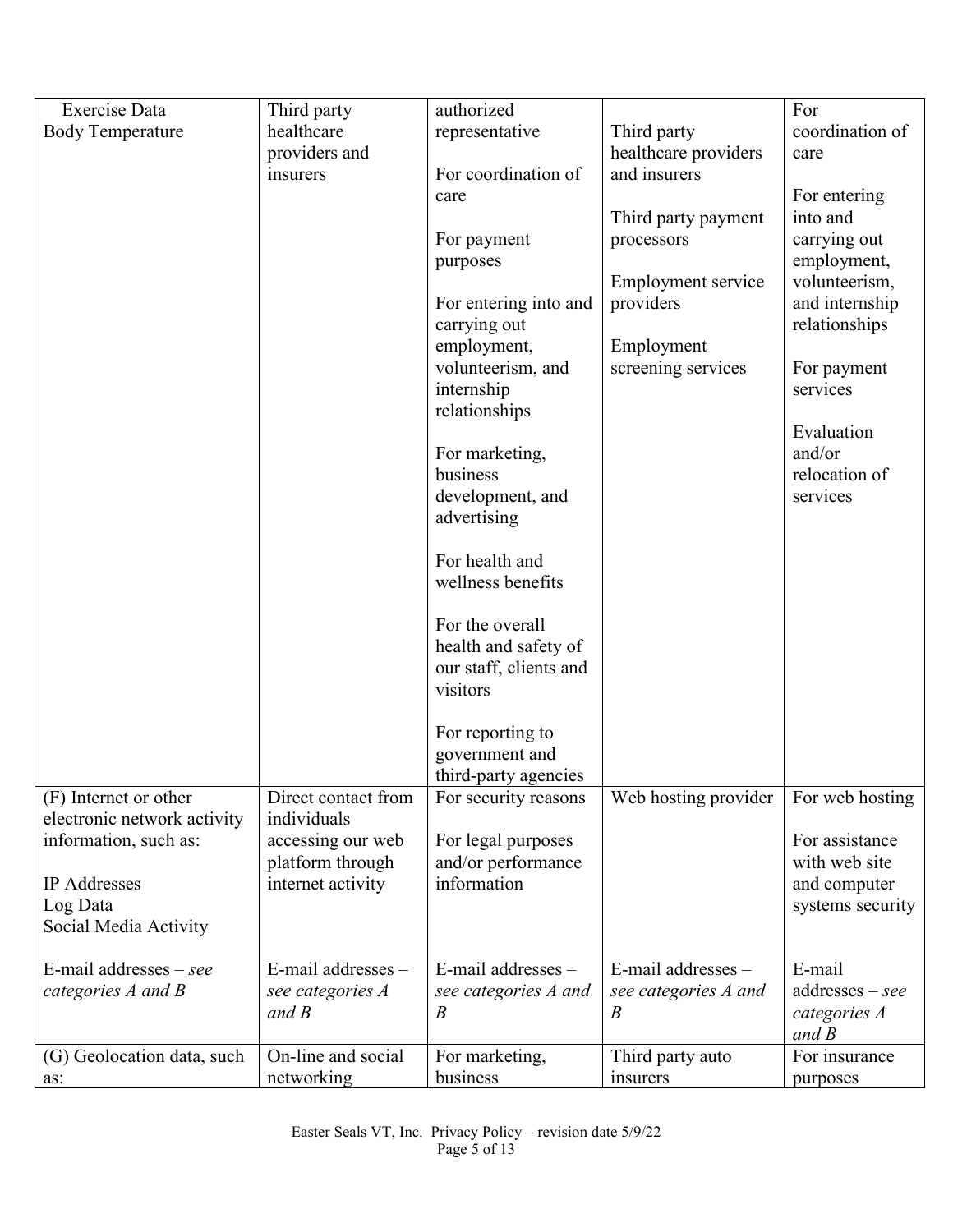|                                 | advertising          | development, and      |                        |                          |
|---------------------------------|----------------------|-----------------------|------------------------|--------------------------|
| Country                         | providers            | advertising           |                        |                          |
| Town/City                       |                      |                       |                        |                          |
| <b>State</b>                    | Web hosting and      | For the overall       |                        |                          |
|                                 | other applications   | health and safety of  |                        |                          |
|                                 | service providers    | our staff and clients |                        |                          |
|                                 |                      |                       |                        |                          |
|                                 | Through tracking     |                       |                        |                          |
|                                 | devices installed on |                       |                        |                          |
|                                 | our organization's   |                       |                        |                          |
|                                 | vehicles             |                       |                        |                          |
|                                 |                      |                       |                        |                          |
|                                 | Data analytics       |                       |                        |                          |
|                                 | providers            |                       |                        |                          |
| (H) Audio, electronic,          | Individual directly  | For marketing,        | Third party            | For                      |
| visual, thermal, olfactory,     | and/or individual    | business              | healthcare providers   | coordination of          |
| or similar information,         | family members or    | development, and      |                        | care/                    |
| such as:                        | authorized           | advertising           |                        | development              |
|                                 | representatives      |                       |                        | and                      |
| Voice Recordings                |                      | For carrying out      |                        | implementation           |
| Photographs                     | Through security     | security              |                        | of programs              |
| Video Recordings                | devices such as      |                       |                        |                          |
|                                 | cameras              | development and       |                        |                          |
|                                 |                      | implementation of     |                        |                          |
|                                 |                      |                       |                        |                          |
|                                 |                      | programs              |                        |                          |
|                                 |                      | For entering into and |                        |                          |
|                                 |                      | carrying out          |                        |                          |
|                                 |                      | employment,           |                        |                          |
|                                 |                      | volunteerism, and     |                        |                          |
|                                 |                      | internship            |                        |                          |
|                                 |                      | relationships         |                        |                          |
| (I) Professional or             | Individual directly  | To enable             | Government             | To enable                |
| employment-related              | and/or individual    | correspondence with   | authorities,           | correspondence           |
| information, such as:           | family members or    | you, a family         | institutions, agencies | with you or a            |
|                                 | authorized           | member or             | and third-party school | family member            |
|                                 | representatives      | authorized            | districts              |                          |
| Applications<br>Resumes         |                      |                       |                        |                          |
| Social Sec. Number              |                      | representative        |                        | For entering<br>into and |
|                                 | Government           |                       | Third party            |                          |
| Driver's License                | authorities,         | For payment           | healthcare providers   | carrying out             |
| Physical/Mailing Address        | institutions,        | purposes              | and insurers           | employment,              |
| <b>Background Checks</b>        | agencies and third-  |                       |                        | volunteerism,            |
| IRS Information (such as        | party school         | For entering into and | Third party billing    | and internship           |
| $w-4$ and $w-2$ )               | districts            | carrying out          | and payment            | relationships            |
| <b>Bank Account Information</b> |                      | employment,           | processors             |                          |
| <b>Health Screenings</b>        |                      | volunteerism, and     |                        |                          |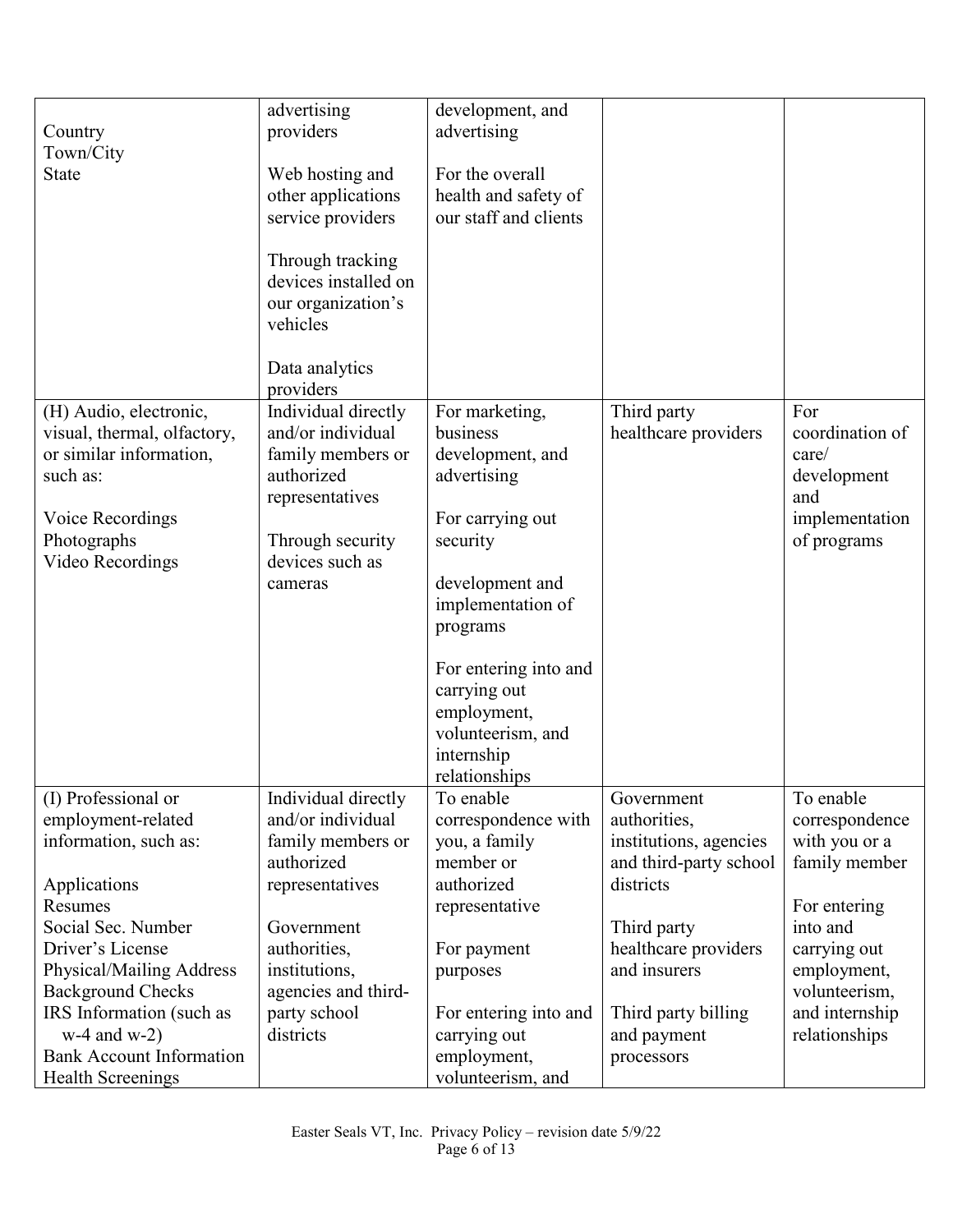| Leave Information                            | On-line                                | internship                  | Employment             | To provide                       |
|----------------------------------------------|----------------------------------------|-----------------------------|------------------------|----------------------------------|
| Leave Accruals<br><b>Benefit Information</b> | employment<br>services providers       | relationships               | screening services     | leave and<br>benefit             |
| <b>Retirement Information</b>                |                                        | For health and              | Financial service      | assistance                       |
| <b>Online Work Activity</b>                  | Employment                             | wellness benefits           | providers              | For payment                      |
| <b>Drug Test Results</b>                     | screening services                     |                             |                        | services                         |
| Auto Insurance                               |                                        | For the overall             |                        |                                  |
| Information                                  | On-line and social                     | health and safety of        |                        |                                  |
| <b>General Medical</b>                       | networking                             | our staff and clients       |                        |                                  |
| Information                                  | advertising                            |                             |                        |                                  |
| <b>Employee Assistance</b><br>Information    | providers                              | For security                |                        |                                  |
|                                              | Third party                            | purposes                    |                        |                                  |
|                                              | healthcare                             | For reporting to            |                        |                                  |
|                                              | providers and                          | government and              |                        |                                  |
|                                              | insurers                               | third-party agencies        |                        |                                  |
|                                              |                                        |                             |                        |                                  |
|                                              | Web hosting and                        |                             |                        |                                  |
|                                              | other applications                     |                             |                        |                                  |
|                                              | service providers<br>Financial service |                             |                        |                                  |
|                                              | providers                              |                             |                        |                                  |
| (J) Education information,                   | Individual directly                    | For entering into           | Government             | For coordination                 |
| such as:                                     | and/or individual                      | and carrying out            | authorities,           | of care                          |
|                                              | family members or                      | employment,                 | institutions, agencies |                                  |
| <b>Education History</b>                     | authorized                             | volunteerism, and           | and third-party        | For entering into                |
|                                              | representatives                        | internship<br>relationships | school districts       | and carrying out                 |
|                                              | Government                             |                             | Third party            | employment,<br>volunteerism, and |
|                                              | authorities,                           | To provide services         | healthcare providers   | internship                       |
|                                              | institutions,                          | to you or a family          |                        | relationships                    |
|                                              | agencies and third-                    | member                      | Web hosting and        |                                  |
|                                              | party school                           |                             | other applications     |                                  |
|                                              | districts                              |                             | service providers      |                                  |
|                                              | On-line                                |                             |                        |                                  |
|                                              | employment                             |                             |                        |                                  |
|                                              | services providers                     |                             |                        |                                  |
|                                              |                                        |                             |                        |                                  |
|                                              | Educational                            |                             |                        |                                  |
|                                              | Institutions                           |                             |                        |                                  |
| See identifiers in                           | See identifiers in                     | See identifiers in          | See identifiers in     | See identifiers in               |
| categories A and B                           | categories A and B                     | categories A and B          | categories A and B     | categories A and B               |
|                                              |                                        |                             |                        |                                  |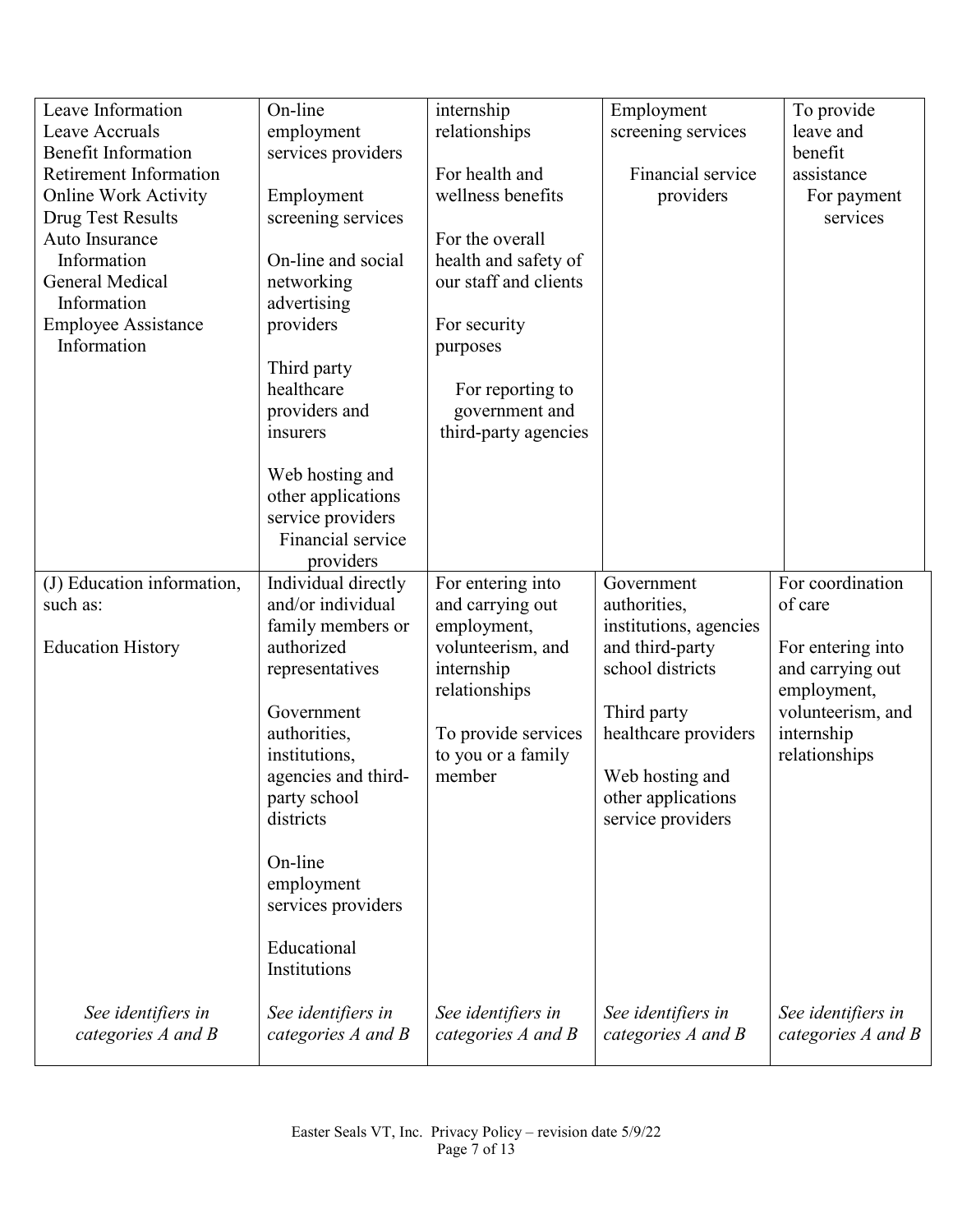## **AGE RESTRICTIONS; CHILDREN UNDER THE AGE OF 13; NOTICE TO PARENTS AND LEGAL GUARDIANS**

While we offer services to children of all ages, we do not market or intend to solicit individuals under the age of 13. We do knowingly collect personal information from children under age 13 in order to provide program services. We take children's privacy seriously, and encourage parents to play an active role in their children's online experience at all times.

### **3. PERSONAL INFORMATION WE COLLECT THROUGH INTERNET ACTIVITIES**

In order for you to register as a user and access certain portions of our Site, and our online services (including any mobile applications and social media networks/pages), and if you communicate with us by e-mail or otherwise complete online forms or the like, we may obtain your IP address and require you to provide us or our authorized service providers with information that personally identifies you as described in the chart in Section 2 above, including any account number that we assign to you which may be retained and used by us as described in this Privacy Policy.

You may choose not to provide us with any personal information. In such an event, you will not be able to access or use those portions of the Site or services or participate in certain online activities that require your personal information. You may still use the Site to browse information about the Site and services.

### **Cookies and Similar Technologies**

Cookies are small text or data files that are placed on your computer or other device that you use to access our Site. Cookies provide a sort of memory for web pages. Below is a general description of cookies and why and how we and/or our analytics service providers use them.

- **a. Necessary Cookies**: These cookies are necessary to provide use of a website.
- **b. User Experience Cookies**: These cookies improve/enhance your user experience of a website by enabling the site to remember information that changes the way the site behaves or looks, such as by setting your language preference, remembering your name or location, keeping you logged in, or providing enhanced or more personalized features. Please note that where you specifically request the relevant function that requires such cookies, that processing typically is treated as necessary.
- **c. Analytical Cookies**: These cookies collect information about your use of a website to analyze certain of your activities to help with understanding how visitors interact with the site, including estimating the number of unique visitors to the site and to specific pages within the site, to detect the most preeminent search engine keywords that lead to the site and to specific pages within the site, to identify site navigation issues, and to see how visitors move around the site.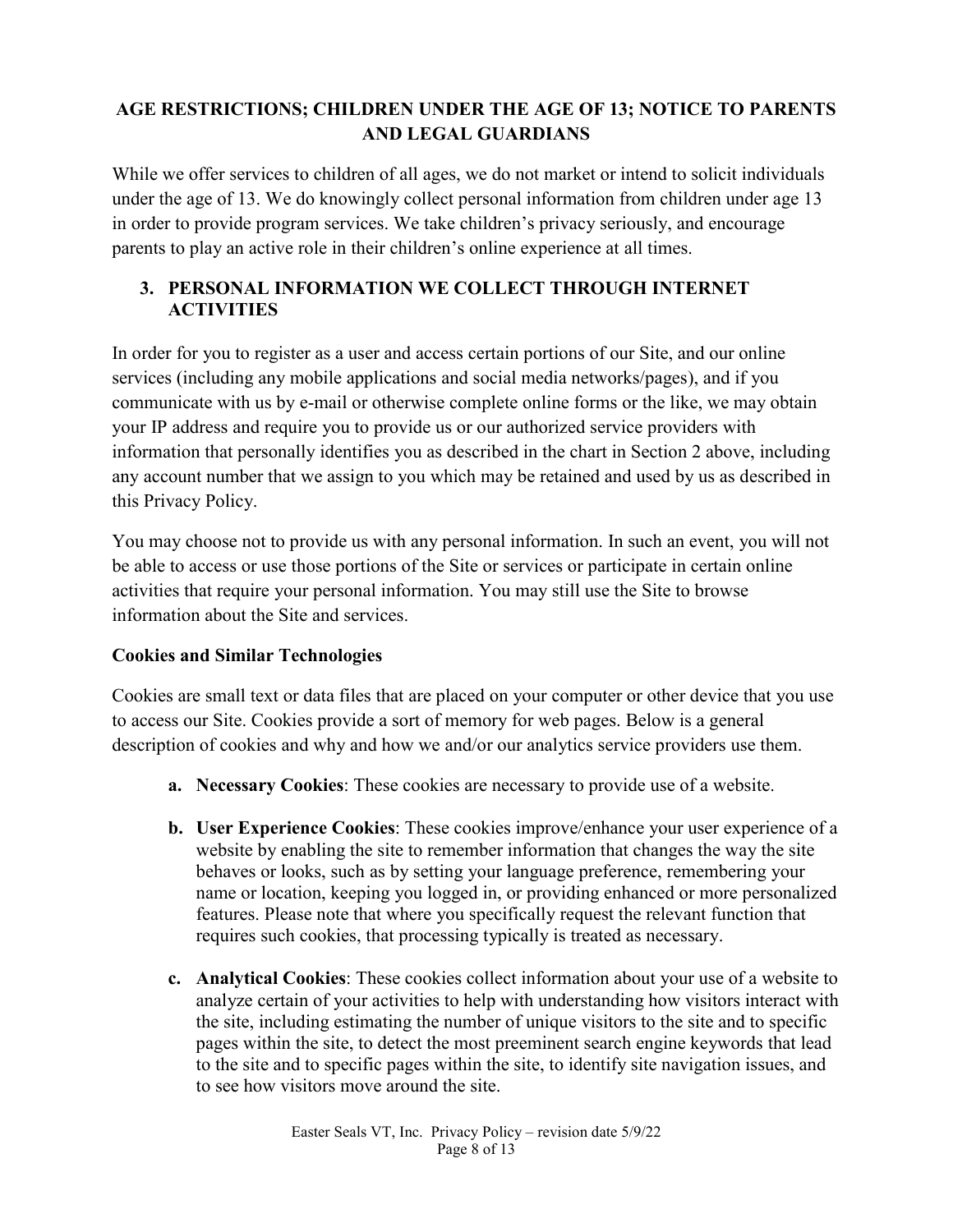**d. Marketing Cookies**: These cookies are used to track site visitors/users across thirdparty websites, including tracking browsing habits such as what pages a visitor/user visits, what items are viewed and how many times, and to display ads and provide focused advertising for goods or services that might be relevant or of interest to the particular visitor/user.

Cookies may be distinguished by who is setting the cookie on your device when you visit a website. A "first party cookie" refers to cookies set by us as the controller or operator of the site or a processor acting on its behalf. On the other hand, a "third party cookie" refers to cookies that are set by other controllers that do not operate the particular site. Also, cookies are sometimes characterized by their duration. A "session cookie" is a cookie that is automatically deleted from your computer or device when you close your browser, whereas a "persistent cookie" is a cookie that remains stored in your computer or device until a defined expiration date and/or until you take steps to remove. You may be able to adjust your cookies preferences and even remove and disallow cookies through your browser settings.

We obtain aggregated, deidentified information from our analytics providers, through the use by them of technologies such as cookies, regarding the use of our Site which may include any of the following: (i) the number of unique and/or active users on our Site, (ii) the country where our Site visitors browse our website from, (iii) access times, times spent, and Site pages visited, (iv) operating systems and/or device type (*e.g.*, desktop or mobile) of visitors to our Site (v) browser types, (vi) how Site visitors are acquired in terms of organic web searches, directly using our website URL, or third party referrals or hyperlinks; (vii) and certain aggregated demographic information such as age range and gender. Such information may be collected from your computer, tablet, mobile phone or other device used to access the Site and/or certain services, as well as related software, when you visit the Site. Presently, we utilize third party vendors, such as Google Analytics. You can read about Good Analytics' use of cookies and other technologies in connection with its analytic activities here:

[https://support.google.com/analytics/answer/6004245?hl=en.](https://support.google.com/analytics/answer/6004245?hl=en) You can also reach about Google Analytics privacy practice here: [https://policies.google.com/privacy?hl=en-US.](https://policies.google.com/privacy?hl=en-US)

We participate in various social media services, such as Facebook, LinkedIn, Instagram, Twitter and YouTube. We do not control, nor are we responsible, for their personal information collection and use practices, including sharing of personal information they collect. You should review the privacy policies of any social media sites you access to understand their practices with regard to your personal information.

You may be able to adjust your cookies preferences and even remove and disallow cookies through your browser settings. While you may be able to adjust your browser settings to remove Necessary Cookies, these cookies are not optional if you wish to use the features of the Site or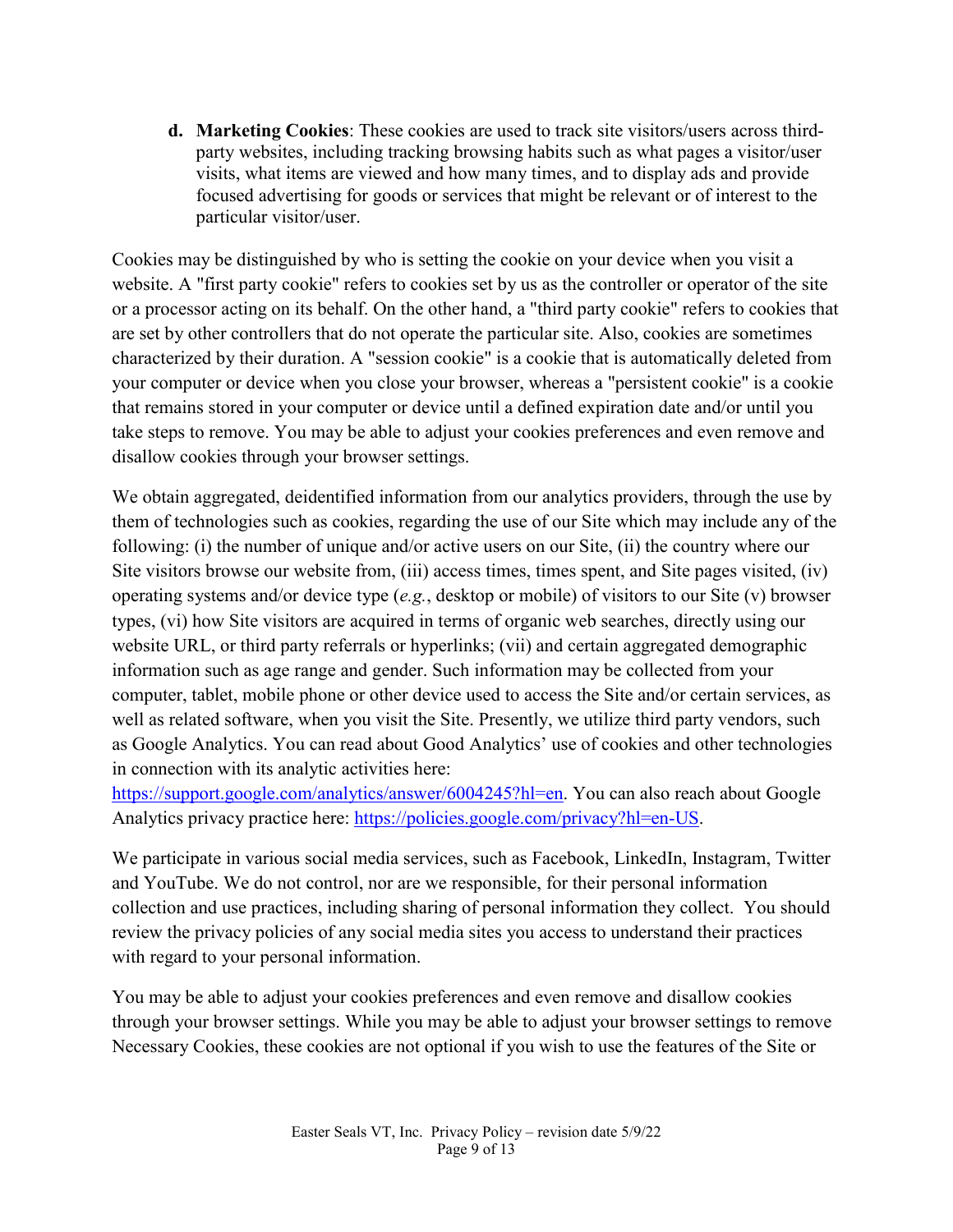services to which they relate. While the other cookies identified above are optional, we recommend their use in order to provide certain benefits to you.

### **4. ADDITIONAL DETAILS ABOUT OUR SHARING OF PERSONAL INFORMATION**

Except as otherwise provided in this Privacy Policy, or any agreements you enter into with us, we will keep your personal information private and will not share it with third parties, unless such disclosure is necessary to: (a) comply with applicable laws, regulations, rules and the like, or legal process served on us; (b) provide you the products, services and/or information that you have requested; (c) protect our rights and/or property; (d) enforce our rights; (e) protect the interests of other users of the Site, our mobile applications, our social medial sites, and/or our services, or any other person; (f) operate or conduct maintenance and repair of our equipment; and/or (g) detect, prevent and/or otherwise address fraud, security or technical issues, as authorized by law.

In general, we will use personal information only for the purpose for which such information was provided to us, including providing support, services or products as applicable. We may also use personal information to (a) to verify the information you provided to us; (b) to provide you with the information that you have requested; (c) to respond to your inquiries; (d) to contact you when necessary; (e) to send you information about us, including information related to our products, services, programs or promotional activities, or about third party products, services, programs or promotional activities that may be of interest to you. If you sign up or subscribe to our newsletter(s) or publications, we will use your name and e-mail address to send the newsletter(s) or publications to you.

We may share your personal information with our affiliates (where applicable), and with service providers that provide services to us and/or our affiliates (including, handling and delivering of e-mail communications and publications, payment processing, user submitted information processing and/or storage, and website hosting) as reasonably necessary for them to provide those services.

Notwithstanding any of the foregoing, we may transfer, sell or assign information concerning the Site and/or services (including, but not limited to, the Service) and your use of the Site and services, including without limitation, personal information, to third parties, as a result of the sale, merger, consolidation, change in control, transfer of substantial assets, or reorganization or liquidation of us.

### **a. Submissions**

Any and all information or material, including any personal information, you transmit, post or upload to or through the Site by or to message boards, chat rooms or similar discussion forums, blogs, wiki pages or otherwise ("Submissions") can be read, collected, or used by other users of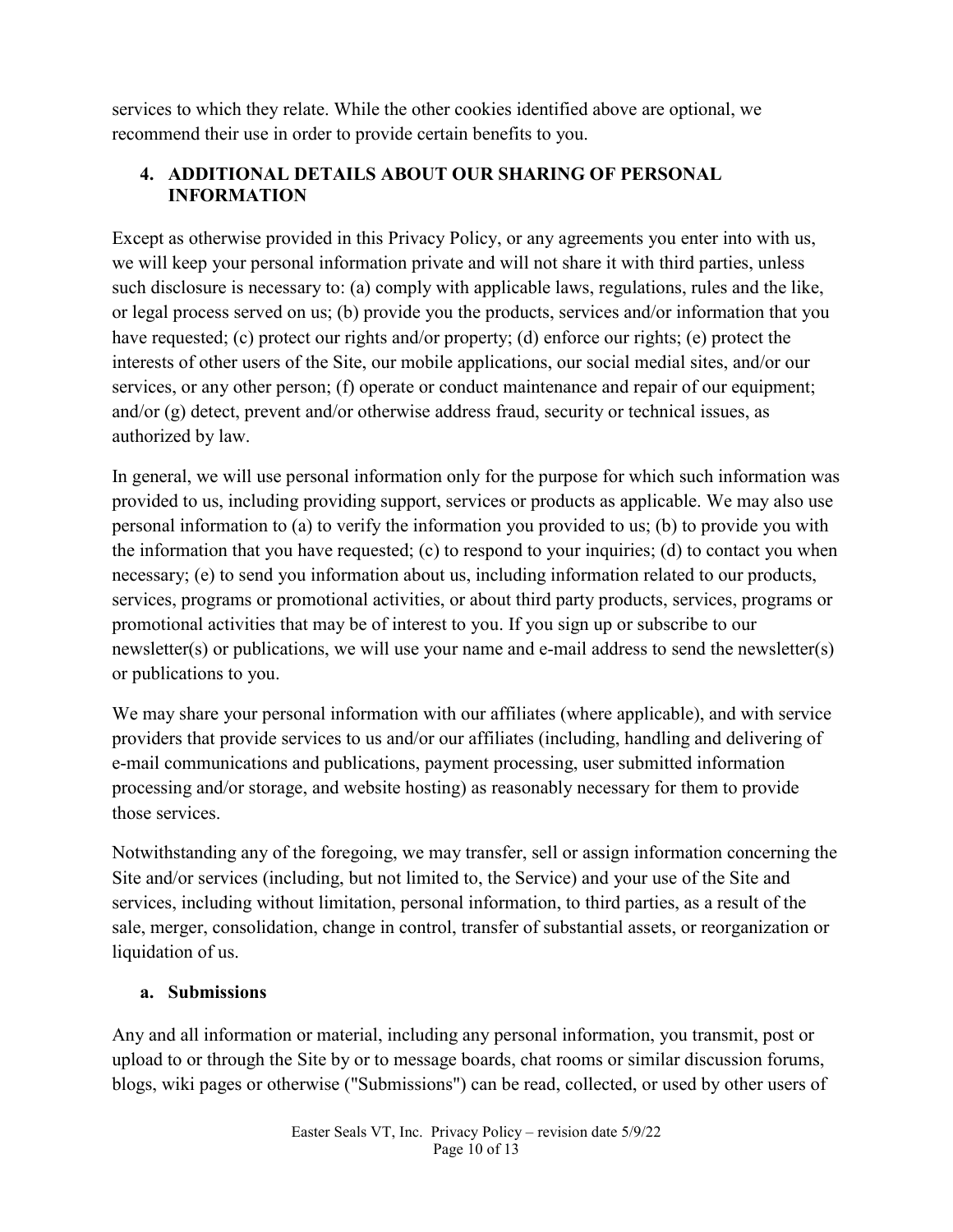these forums, and could be used to send you unsolicited messages or for other purposes. We are not responsible for the personal information or other information you choose to submit in Submissions.

We participate in various social media services, such as Facebook, LinkedIn, Instagram, Twitter and YouTube. We do not control, nor are we responsible, for their personal information collection and use practices, including sharing of personal information they collect. You should review the privacy policies of any social media sites you access to understand their practices with regard to Submissions.

## **5. HOW WE PROTECT PERSONAL INFORMATION WE COLLECT**

We have put in place security measures intended to protect the personal information we process. We take reasonable administrative, technical, and physical measures to safeguard against unauthorized access to, use, alteration, disclosure and transfer of, and accidental loss or alteration of, the personal information we collect.

Unfortunately, no data transmission over the Internet or method of storage can be guaranteed to be 100% secure. As a result, while we strive to protect your personal information, we cannot ensure or warrant the security of any information you transmit to us or from our Site and services, and you do so at your own risk. Once we receive your transmission, we make reasonable efforts to ensure security on our systems.

# **6. THIRD PARTY LINKS**

Our Site and/or services may contain links to third-party websites. If you access any third-party website links, you will leave the Site and services. We do not control those sites or their privacy practices, which may differ from our practices. We are not responsible for the privacy practices or content of linked third party sites. We do not make any warranty or representation regarding, nor do we endorse, any such websites or the information or content appearing thereon or any of the products or services described therein, or the accuracy of the same. The personal information you choose to provide to or that is collected by these other parties is not covered by our Privacy Policy. We encourage you to review the privacy policy of any third party before submitting your personal information. If you decide to access linked such websites, you do so at your own risk.

# **7. DO NOT TRACK**

Some browsers allow you to automatically notify websites you visit not to track you, by using a "Do Not Track" signal. There is no consensus among industry participants as to what "Do Not Track" means in this context. Like many websites and online services, we currently do not alter our practices when we receive a "Do Not Track" signal from a visitor's browser. We do not honor requests for or respond to Do Not Track signals/requests. Additionally, we may collect user information about your online activities over time and across different websites, or authorize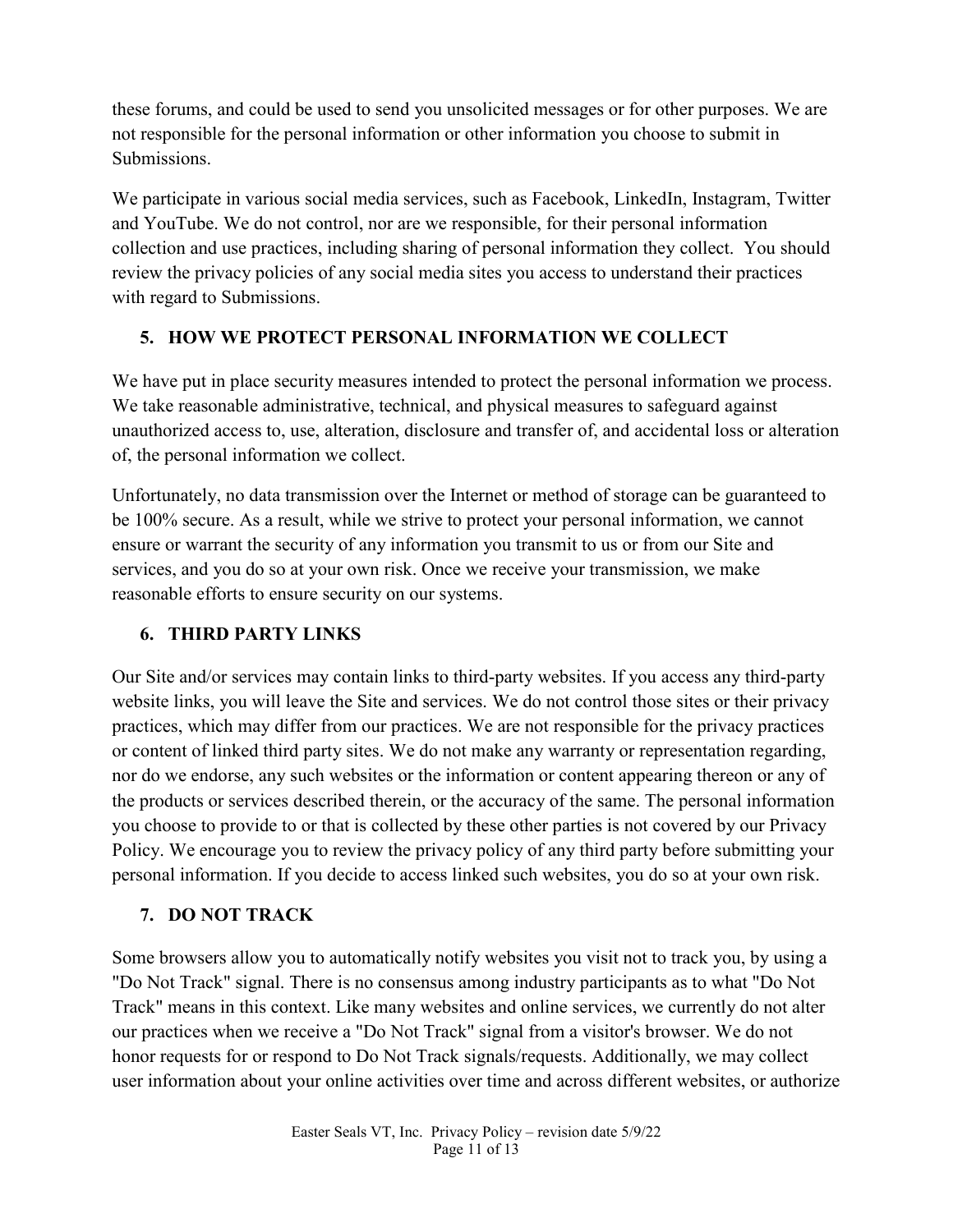third parties to do so. To find out more about "Do Not Track," you may wish to visit www.allaboutdnt.com.

## **8. OPT-OUT/UNSUBSCRIBE**

If you sign up/subscribe to our newsletter(s) or other publications (if any) and you no longer wish to receive the same, you may unsubscribe by following the opt-out/unsubscribe link located within each newsletter or other publication, or by contacting us at: 1 (802) 622-3230 or via email at infoVT@eastersealsVT.org.

If you do not wish to receive information or other material from us other than newsletter(s) or publications, you may "opt-out" of receiving these communications by contacting us at: 1 (802) 622-3230 or via e-mail at info $VT@e$ easterseals $VT.org$ .

## **9. CORRECTIONS; UPDATES**

If you wish to change or modify information that you previously provided to us, you may do so by sending us an e-mail at: infoVT@eastersealsVT.org.

We will use reasonable efforts to ensure that your information is corrected or updated in our records.

## **10. TRANSFER OF PERSONAL DATA ABROAD**

If you utilize our services from a country other than the country where our servers are located, your communications with us may result in transferring your personal data across international borders. Additionally, your personal information may be shared with our service providers, which could involve the transfer of your personal information across international borders.

### **11. CHANGES TO PRIVACY POLICY**

We may change our Privacy Policy at any time by updating this posting. Changes to our Privacy Policy will be effective when posted and the new effective date will be identified. If we have referenced this Privacy Policy in connection with a contract with you that requires other specific means of providing you notice of changes to the Privacy Policy, we will provide notice to you as required by the contract.

# **12. CONTACT US**

For more information about our privacy practices, or if you have questions or concerns regarding our Privacy Policy, our privacy practices, or about the security at our Site and services, you may contact us in one or more of the following ways:

**Mail:**